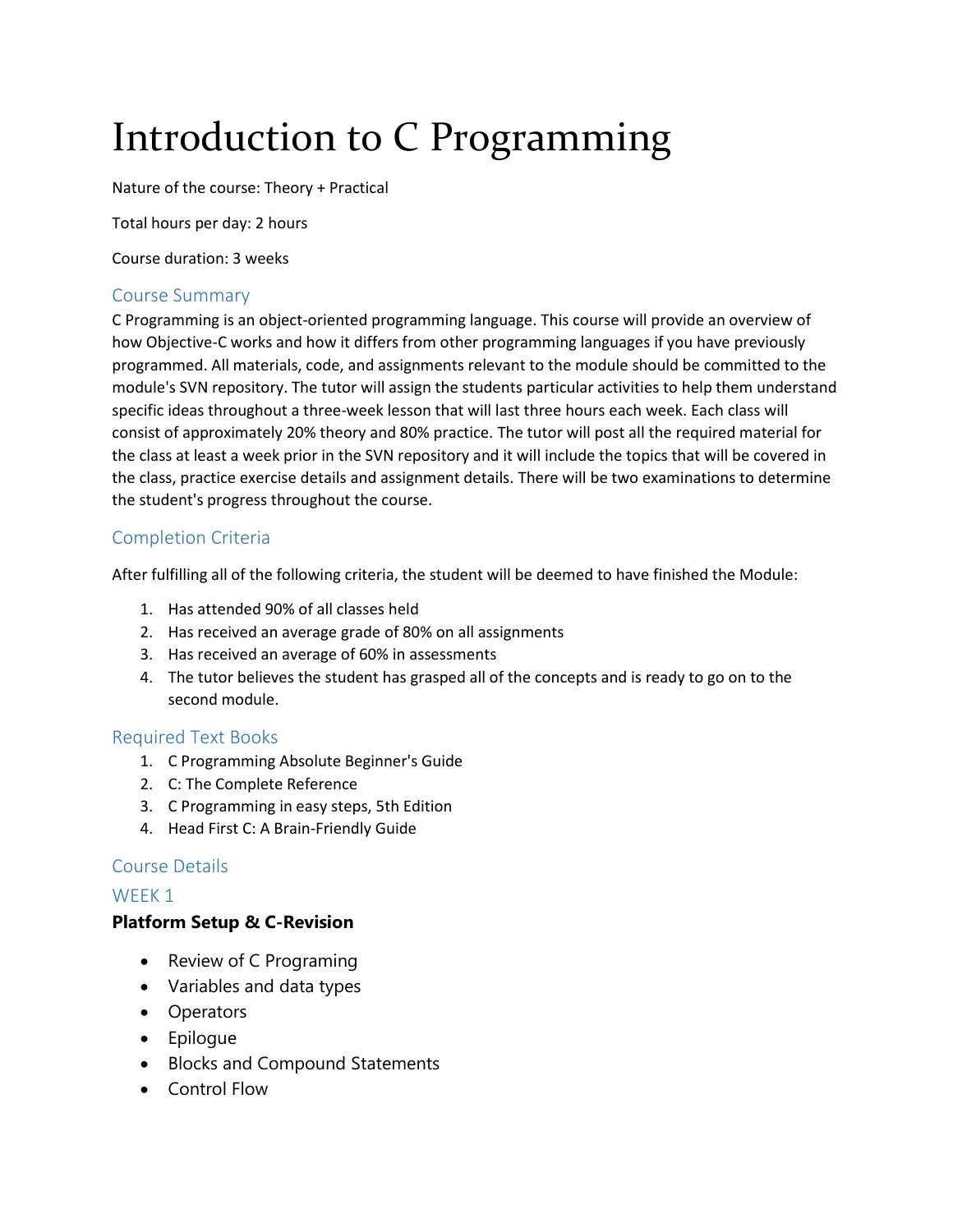- Conditional Statements
- Loops
- Functions
- Modular Programming
- Variable Scope
- Static Variables
- Register Variables

## WEEK 2

#### **Pointer & Array**

- Pointers and Memory Addresses
- Physical and Virtual Memory
- Addressing and Indirection Functions with Multiple Outputs
- Arrays and Pointer Arithmetic
- Strings
	- **String Utility Functions**
- Searching and Sorting Algorithms
	- **Linear Search**
	- **A Simple Sort Faster**
	- **Sorting Binary Search**
- Pointers
	- **•** Void Pointers
	- **Function Pointers**

#### WEEK 3

#### **User defined Datatype**

- Structures
- Unions
- Bit field

#### **Data structure**

- Memory allocation
- Linked lists
- Binary trees

## **Standard Library**

- $\bullet \quad$  < stdio.h >
- $\bullet \quad$  < ctype.h>
- $\bullet$  <stdlib.h>